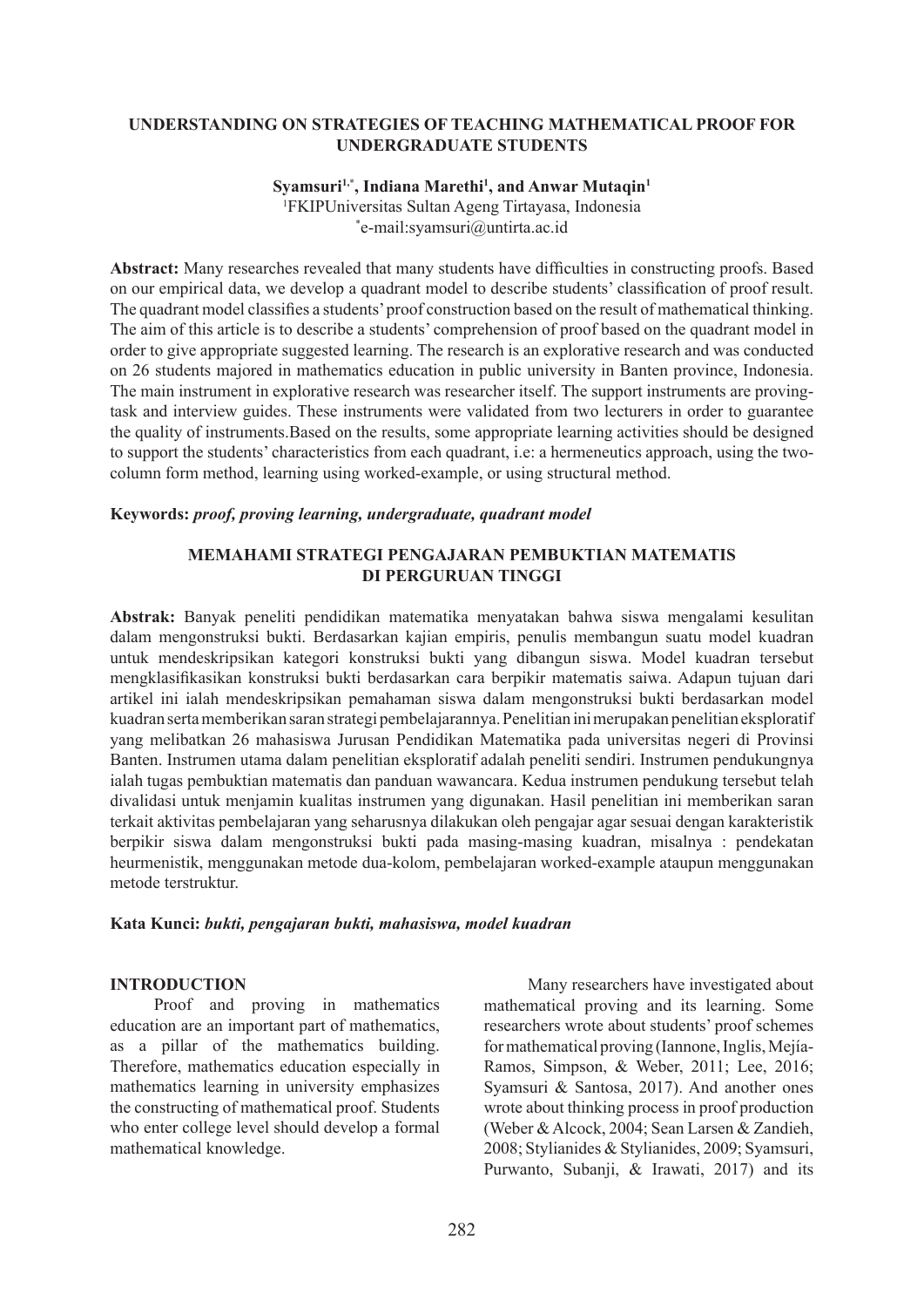material learning (Fadillah & Jamilah, 2016). It is indicated that teaching mathematical proof is important in mathematics education.

Students are introduced to formal proof in the study of mathematics at university. Formal proof as a process begins from explicit quantified definitions and deduces that other properties hold as a consequence (Tall et al., 2012). Learning how to construct formal proof is given to make sense a formal definition that can be used in building the basis of deduction theorem. It is indicated that undergraduate students must develop their mathematics knowledge formally. A formal proof is based on rigorous logic and can be communicated like a discussion of mathematicians on scientific forum. Therefore, undergraduate students need proving exercises so that they will able to understand a formal mathematics structure.

The process of proving a mathematical proposition is a sequence of mental and physical actions, such as writing, thinking tobegin the proof, draw diagrams, to reflect on previous actions or trying to remember the example. The process of proof formation of a theorem of or statement is more complex than the proof itself (Selden & Selden, 2003). Therefore, teacher is needed for facilitating in learning mathematics thus facilitate students in mathematical proofs. In mathematics, one of the teachers'aid to help the students in order to make it easy to perform mathematical proofs is to make it into a tangible proof (Sowder & Harel, 2003). So, teaching assistance on mathematical proof to the students can be done gradually and trying to create proof into something tangible.

Many researches revealed that many students have difficulties in constructing proofs (Moore, 1994; Baker & Campbell, 2004; Weber, 2001). Moore stated that there are 7 difficulties in mathematical proving, i.e.: the students (1) did not know the definitions, (2) had little intuitive understanding of the concepts, (3) had inadequate concept images for doing the proofs, (4) were unable, or unwilling, to generate and use their own examples, (5) were unable to understand and use mathematical language and notation, (6) did not know how to use definitions to obtain the overall structure of proofs, and (7) did not know how to begin proofs. Meanwhile, Baker and Campbell (2004) explained that students' difficulties in proving were caused by some

factors, i.e.: (1) understanding of the rules and nature of proof, (2) conceptual understanding, (3) proof techniques and strategies, and (4) cognitive load. In addition, Weber (2001) asserted that: (1) students' difficulties included their misunderstanding of a theorem or a concept and misapplying it, (2) students' inadequate conception knowledge about mathematical proof, and (3) students' inadequacy in developing strategies for proof. Therefore, the difficulties that students face consist of uncompleted conceptual understanding and incorrect proving strategy.

Another research was revealed a proof assessment instruments. Andrew created The Proof Error Evaluation Tools (PEET) to assess a students' proof. A PEET consists of proof structure and conceptual understanding (Andrew, 2009). And also, Mejia-Ramos et al. (2012) developed an assessment model for proof comprehension in undergraduate mathematics. They stated that the model described ways to assess students' understanding of seven different aspects of a proof. These types of assessment are: (1) Meaning of terms and statements, (2) Logical status of statements and proof framework, (3) Justification of claims, (4) Summarizing via high-level ideas, (5) Identifying the modular structure, (6) Transferring the general ideas or methods to another context, and (7) Illustrating with examples. Therefore, the assessment consists of conceptual understanding and proving strategy. Based on our empirical data, we develop a quadrant model to describe students' classification of proof production. Figure 1 describes the quadrant model.

The quadrant model classifies a students' proof construction based on result of mathematical thinking. Therefore, investigation of thinking process or outcome of thinking process is necessary for selecting an appropriate learning strategies. Many prior researches revealed outcome thinking process about proof construction. For instance, a students have difficulties in proof construction (Moore, 1994; Gibson, 1998; Baker & Campbell, 2004; Weber, 2006) and so students made errors in proof construction (Selden & Selden, 2003; Sowder & Harel, 2003). Nevertheless, researches which reveal mental structures and mental mechanisms are rarely found. Whereas knowing students' thinking process that consisting of both mental structures and mental mechanisms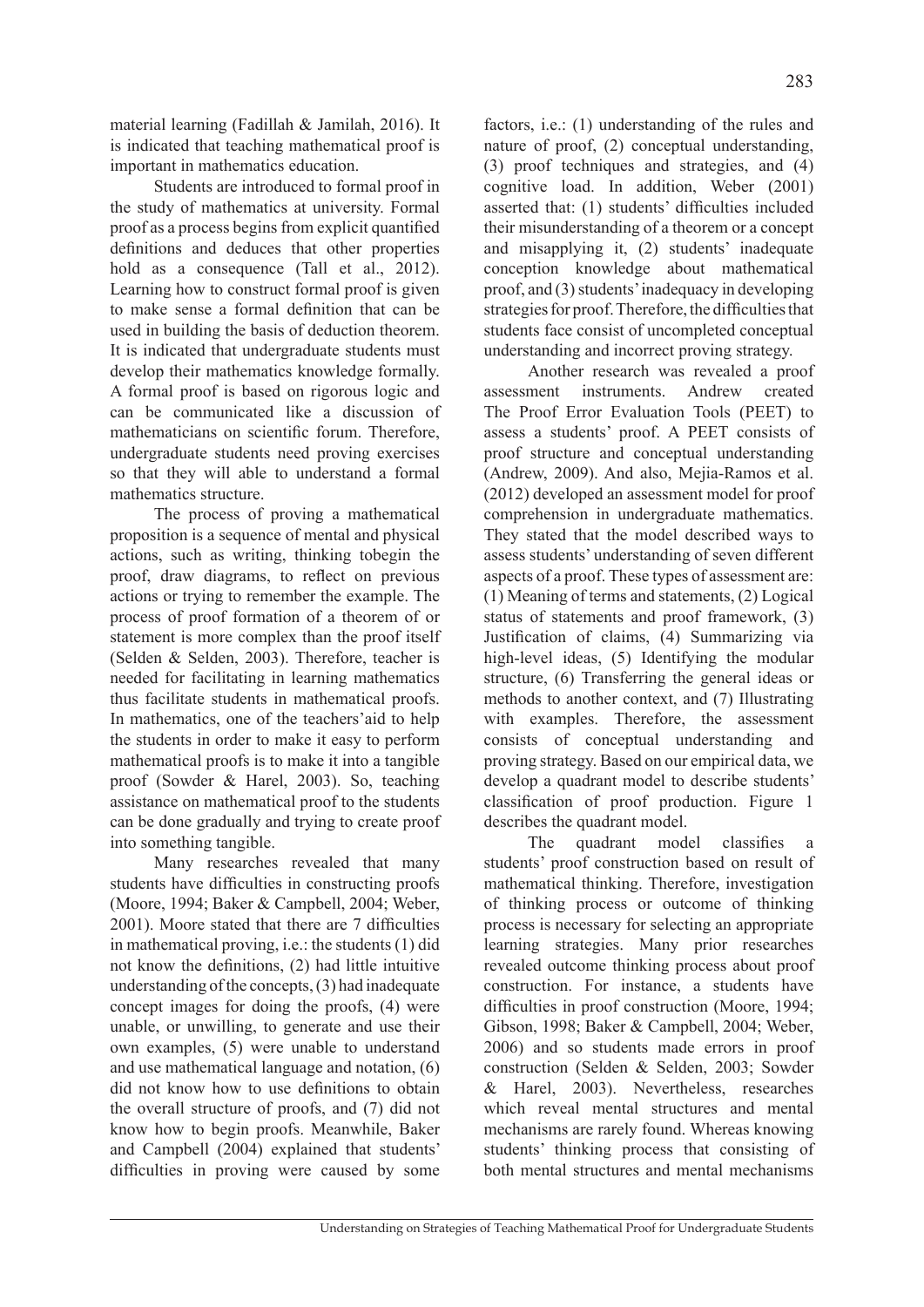can help teachers or lecturers in order to give an appropriate learning assistance. Some suitable learning activities should be designed to support the construction of this thinking process. In addition, if students' thinking process is incorrect, then refinement thinking process can be easy in order to it does not occur in next learning.

In this article, we will describe a students' comprehension of proof based on quadrant model in Figure 1.

## **RESEARCH METHOD**

### **Participants**

The research was conducted on 26 students majored in mathematics education in public university at Banten province, Indonesia. The consideration of that was because the students were able to think a formal proof in mathematics. And also, the students are more easily managed by the researcher to follow the procedures empirically planned, so that the data obtained is a students' actual of reflection thinking.Giving a proving-question in the beginning, aim to select students who will be the subjects, which further deepened with the interview. The diagram of selecting research subject is Figure 2.

#### **Instruments**

The main instrument in explorative research was researcher itself. The support instruments are proving-task and interview guides. These instruments were evaluated and validated from two lecturers in order to guarantee the quality of instruments. The interview is open and it's needed to reveal students' response about proof comprehension. Procedures to obtain data are 1) subject is given the task proving and asked him/her to accomplish the task by think-aloud. And then 2) subject is interviewed based onthe-task. Therefore, the scratch of proving-task and transcript of the interview is obtained. The proving-task is in the following.

Prove: For any positive integer *m*&*n*, if *m*<sup>2</sup> and  $n^2$  are divisible by 3, then  $m+n$  is divisible by 3.

We used this task because some methods can be used for solving, i.e.: direct proof, contradiction, and contrapositive. Besides, we would like to test students' comprehension about mathematical induction method, because some students have an opinion that using mathematical induction to prove a number which is "divisible by 3".

The interview guides is created for confirmation and clarification about students' proof comprehension. According to Mejia-Ramos et al. (2012) we compile the interview questions, i.e.: (1) What mathematical concepts that are used in the proving task? Explain. (2) How do you accomplish the task? (3) Why do you argue with this step?, (4) What is the big idea in your proof construction?, (5) What mathematical proposition that supports your proof construction?, (6) Would you like to give an example of the task?, and (7) In the task, if number "3" is replaced by "4", what is your opinion?

| <b>Proof-structure</b><br>Quadrant II<br>Insufficient<br>formal-proof<br>concept<br>in<br>construction<br>• An error caused important parts of the<br>proof to be left unaddressed.<br>• False statement or incorrect computation in<br>the proof                                                                                                              | <b>Ouadrant I</b><br>Correct Proof Construction<br>• Correct in Proof-structure<br>• Correct in Conceptual Understanding                                                                                                                                                                               |  |
|----------------------------------------------------------------------------------------------------------------------------------------------------------------------------------------------------------------------------------------------------------------------------------------------------------------------------------------------------------------|--------------------------------------------------------------------------------------------------------------------------------------------------------------------------------------------------------------------------------------------------------------------------------------------------------|--|
|                                                                                                                                                                                                                                                                                                                                                                | $Conceptual-Understanding(U)$                                                                                                                                                                                                                                                                          |  |
| Quadrant III<br>Insufficient concept and Incorrect proof-<br>structure in formal-proof construction<br>• The proof contained extraneous details or<br>steps that did not really contribute to the<br>proof.<br>• False statement or incorrect computation in<br>the proof<br>• Incorrectly claimed that one statement<br>implied or equaled another statement. | Quadrant IV<br>Incorrect proof-structure in formal-proof<br>construction<br>• The approach taken in proving a statement<br>will not work<br>• The proof was to be completed using a<br>specific method, but this method was not<br>used.<br>• False statement or incorrect computation in<br>the proof |  |

**Figure 1. Quadrant model of students formal-proof construction (Syamsuri, Purwanto, Subanji, & Irawati, 2016)**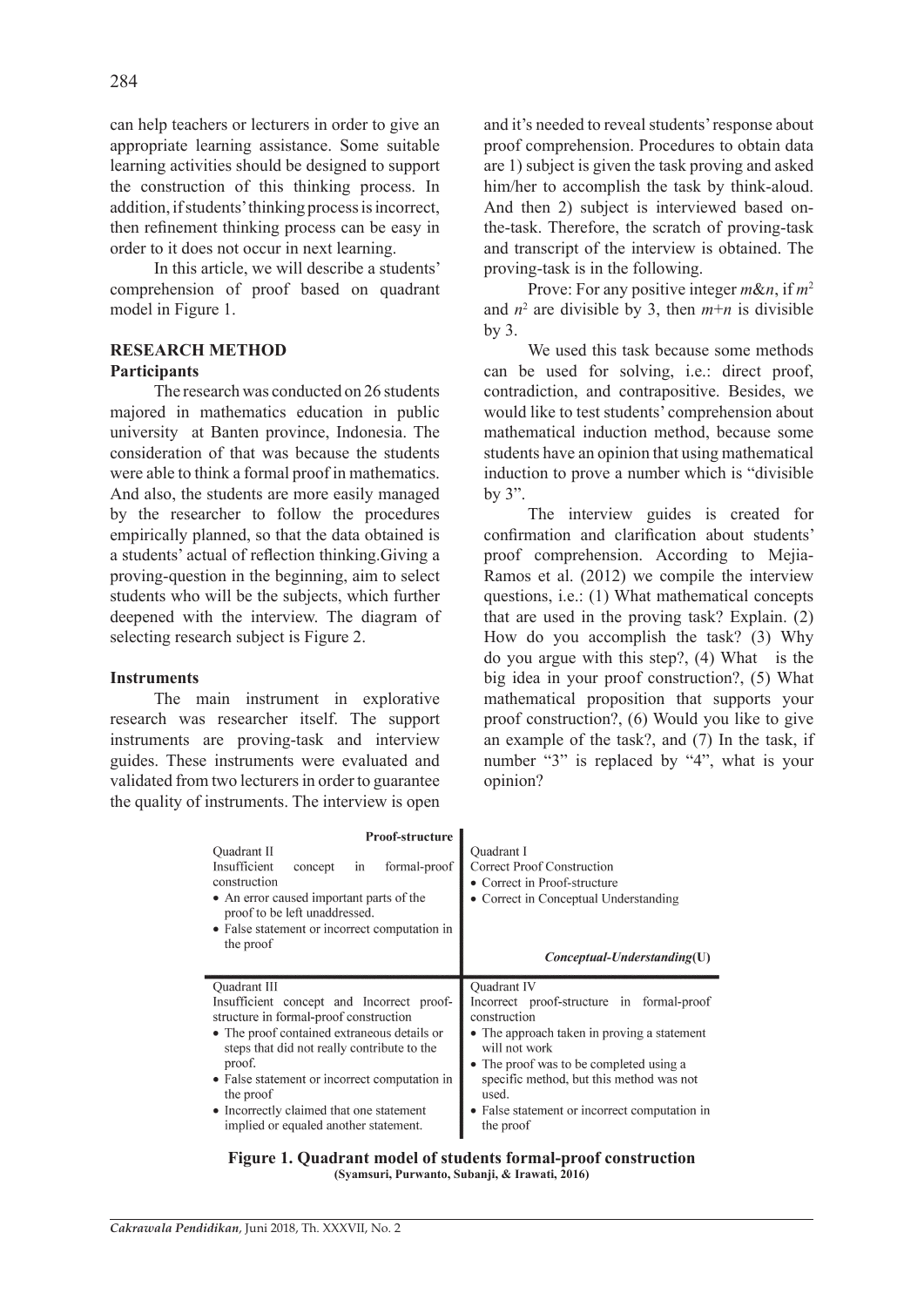

**Figure 2 - Process of selecting subject**

#### **RESULTS AND ANALYSIS Results**

The following are the description of the data of the failures experienced by students. The tool used in the evaluation of the proofs was the Error Proof Evaluation Tools (PEET) developed by Andrew (2009).

The most frequent errors were an error in claiming a statement, the error in making a statement, and one in choosing a proof type. Errors in claims occurred at the beginning of proof by stating  $n^2 = (3a)^2$ , with *a* is an integer. The error in choosing a proof type was by choosing an incorrect method.

Based on PEET results, students' response can be further classified into three categories. First, there are 6 students who are wrong in extracting a concept so become wrong in

expressing formal proof (corresponding to U4-2 and U5-1 on Table 1 and 2). Secondly, as many as 10 students less likely to complete in deepening the concept, so there is a missing piece of concept (corresponding to S2, S3, U4-1, U5-1 and U5-2 on Table 1 and 2). Finally, there are 5 students who committed errors in selecting methods of proof in the initial stage of logic verification (corresponding to S1-2, S2, and S7-1 on Table 1 and 2). Therefore, of the 26 students who were given the task of mathematical proof, there were 5 students, 6 students, 10 students and 5 students in Quadrant I, Quadrant II, Quadrant III and Quadrant IV, respectively. We will describe characteristics of proof comprehension of S1, S2, S3, and S4 as subjects in Quadrant I, Quadrant II, Quadrant III and Quadrant IV, respectively. The students' proof construction is below.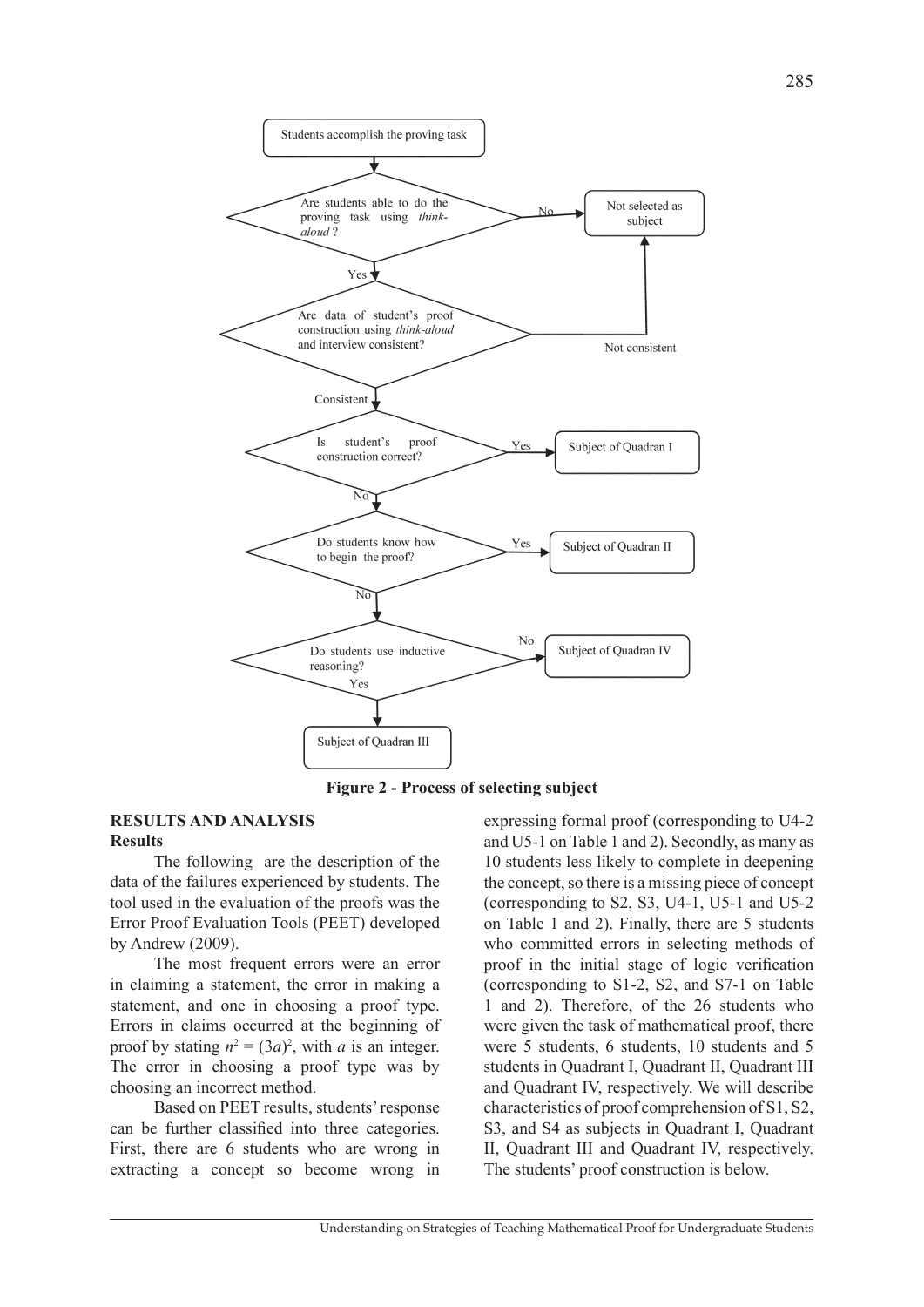| No             | Element of Proof<br>Structure      | <b>Component Descriptions</b>                                                                                     | Number of Students<br>who made error |
|----------------|------------------------------------|-------------------------------------------------------------------------------------------------------------------|--------------------------------------|
| 1              | Proof setup                        | S1. Introduced variables without defining them or performed operations<br>that were undefined.                    | 8                                    |
|                |                                    | S1. The approach taken in proving a statement will not work.                                                      | 10                                   |
|                |                                    | S1. The proof was to be completed using a specific method, but this<br>method was not used.                       | 10                                   |
| $\overline{2}$ | Assumption                         | S2. Made a false assumption somewhere in the proof.                                                               | 15                                   |
| 3              | Linear/sequential<br>order         | S3. Didn't proceed through the proof in a linear fashion, and ideas<br>were not in logical order.                 | 10                                   |
| 4              | Stray details/<br>conciseness      | S4. The proof contained extraneous details or steps that did not really<br>contribute to the proof.               | 6                                    |
|                |                                    | S4. The length of the proof was unnecessarily long and thus extremely<br>difficult to follow.                     | 2                                    |
| 5              | Neat presentation                  | S5. The write-up was illegible at times, making it difficult to read<br>and/or understand.                        | $\overline{0}$                       |
| 6              | Technology's place                 | S6. Relied too much on calculator or computer-generated information<br>in one step of the proof.                  | $\overline{0}$                       |
| 7              | Proof type                         | S7. Needed to show $p \rightarrow q$ but did not show directly, or by -q $\rightarrow$ -p,<br>or by contradiction | 15                                   |
|                |                                    | S7. Only gave an example to establish the truth of a mathematical<br>statement.                                   | 10                                   |
| 8              | Correct use of<br>symbols/notation | S8. Used nonstandard or confusing notation.                                                                       | $\theta$                             |

**Table 1. Students' error on proof-structure (S) in constructing formal proof**

### **Table 2. Students' error on conceptual-understanding (U) in constructing formal proof**

| N <sub>0</sub> | Element of<br>Mathematical<br>Concept  | <b>Component Descriptions</b>                                                                      | Number of Students<br>who made error |
|----------------|----------------------------------------|----------------------------------------------------------------------------------------------------|--------------------------------------|
| 1              | Sufficient details                     | U1. Wrote a statement that was not justified, explained, or verified.                              | 10                                   |
| 2              | Clarity                                | U2. Wrote a statement or paragraph that was ambiguous, confusing,<br>and/or unnecessarily complex. | 3                                    |
| 3              | Pictures in the proof                  | U3. Failed to include an illustrative picture that would make the<br>proof easier to understand.   | $\theta$                             |
|                |                                        | U3. Relied too much on a picture to prove something was true.                                      | $\theta$                             |
| $\overline{4}$ | Crucial step/main<br>idea              | U4. Did not sufficiently justify a crucial step in the proof.                                      | 18                                   |
|                |                                        | U4. An error caused important parts of the proof to be left<br>unaddressed.                        | 10                                   |
| 5              | Correct implications<br>and statements | U.S. Made a false statement or incorrect computation in the proof.                                 | 21                                   |
|                |                                        | U5. Incorrectly claimed that one statement implied or equaled<br>another statement.                | 21                                   |
| 6              | All cases present                      | U6. Included some cases but not others (which were not trivial).                                   | J.                                   |

Students' proof construction depends on their understanding about the proving task. A different proof construction among students indicated that the understanding of proof is different too. Subject S1 knew how to begin the proof. And also, he could connect to appropriate mathematical concepts well. Subject S2 knew

how to begin the proof, but he fails in connecting mathematical concept. Subject S3 didn't know how to begin the proof, and so she solves the proving task using inductive reasoning. Subject S4 didn't know how to begin the proof, and so she fails in beginning a proof. Therefore, we suggest that the proof comprehension of these students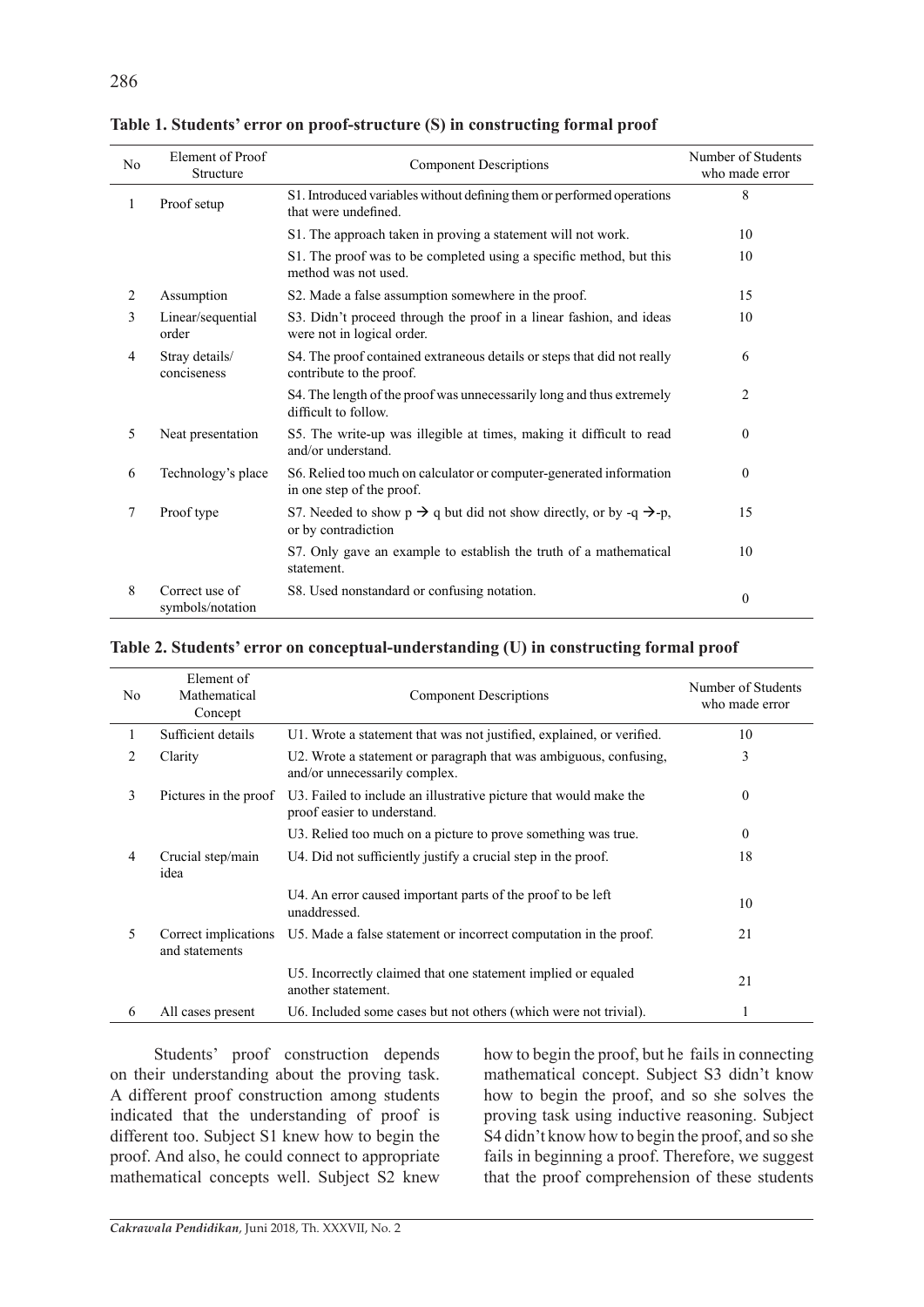| No.            | Component<br>of Proof<br>Comprehension                                | Subject S1                                                                                                                                                                                                                                                                                                                                                                                  | Subject S2                                                                                                                                                                                                                                                                           | Subject S3                                                                                                                                                           | Subject S4                                                                                                                                                                             |
|----------------|-----------------------------------------------------------------------|---------------------------------------------------------------------------------------------------------------------------------------------------------------------------------------------------------------------------------------------------------------------------------------------------------------------------------------------------------------------------------------------|--------------------------------------------------------------------------------------------------------------------------------------------------------------------------------------------------------------------------------------------------------------------------------------|----------------------------------------------------------------------------------------------------------------------------------------------------------------------|----------------------------------------------------------------------------------------------------------------------------------------------------------------------------------------|
| $\mathbf{1}$   | Logical status of<br>statements and<br>proof framework                | Direct proof<br>Using congruent<br>modulo number                                                                                                                                                                                                                                                                                                                                            | Direct proof<br>Using congruent<br>modulo number                                                                                                                                                                                                                                     | Inductive reasoning                                                                                                                                                  | Direct proof<br>Failure in beginning<br>a proof                                                                                                                                        |
| $\overline{2}$ | Justification of<br>claims                                            | Create 5 correct<br>claims                                                                                                                                                                                                                                                                                                                                                                  | Create a correct claim<br>and an incorrect<br>claim                                                                                                                                                                                                                                  | Create only a clarified<br>claim                                                                                                                                     | Create an incorrect<br>claim in beginning<br>proof                                                                                                                                     |
| 3              | Meaning of terms<br>and statements                                    | - Integer<br>- quadratic number<br>- number that<br>divisible by 3<br>- congruent modulo<br>number                                                                                                                                                                                                                                                                                          | - integer<br>- quadratic number<br>- number that<br>divisible by 3<br>- congruent modulo<br>number                                                                                                                                                                                   | - integer<br>- number that<br>divisible by 3<br>- simple description<br>of concepts                                                                                  | - integer<br>- number that<br>divisible by 3<br>- adequacy of<br>concept image                                                                                                         |
| $\overline{4}$ | Summarizing via<br>high-level ideas                                   | - Showed that if<br>both $m^2$ and $n^2$ are<br>divisible by 3 then<br>$m^2 - n^2$ is divisible<br>by <sub>3</sub><br>Showed that if $m^2$ -<br>$n^2$ is divisible by 3<br>then $(m+n)(m-n)$ is<br>divisible by 3<br>Showed that if<br>$(m+n)(m-n)$ is<br>divisible by 3 then<br>$m+n$ is divisible<br>by <sub>3</sub>                                                                      | - Showed that if<br>both $m^2$ and $n^2$ are<br>divisible by 3 then<br>$m^2 - n^2$ is divisible<br>by <sub>3</sub><br>- Showed that if $m^2$ -<br>$n^2$ is divisible by 3<br>then $(m+n)(m-n)$ is<br>divisible by 3                                                                  | - Not appeared                                                                                                                                                       | - Define that $m=3a$<br>- Define that $n=6a$<br>- Verified that $m^2$ is<br>divisible by 3<br>- Verified that $n^2$ is<br>divisible by 3<br>- Verified that $m+n$<br>is divisible by 3 |
| 5              | Identifying the<br>modular structure                                  | There are some<br>theorems<br>- If a b and a c then<br>$a b-c, a b+c$<br>- If $c ab$ then $c a$ or<br>c b                                                                                                                                                                                                                                                                                   | - Not appeared                                                                                                                                                                                                                                                                       | Not appeared                                                                                                                                                         | - Not appeared                                                                                                                                                                         |
| 6              | Illustrating with<br>examples                                         | - Give an example<br>that $m^2=6^2$ and<br>$n^2=3^2$                                                                                                                                                                                                                                                                                                                                        | - Failure in giving<br>an example; $m=2$<br>and $n=7$ , because<br>he believe that<br>the proposition is<br>incorrect                                                                                                                                                                | - $m=6$ and $n=3$ , but<br>she determined $m$<br>and <i>n</i> before $m2$<br>and $n^2$ .                                                                             | - She stated that<br>the proposition is<br>incorrect because<br>not all of $m^2$ and $n^2$<br>is divisible by 3.                                                                       |
| 7              | Transferring the<br>general ideas<br>or methods to<br>another context | Before reflective<br>thinking, he stated<br>that "If both $m^2$ and $n^2$<br>are divisible by 4 then<br>$m+n$ is divisible by 4"<br>is correct proposition,<br>nevertheless when<br>asked to give an<br>example, he gave<br>$m=2$ and $n=4$ that is<br>a counter-example<br>of the proposition.<br>Immediately, S1<br>aware a failure<br>and stated that<br>the proposition is<br>incorrect | S2 stated that "If<br>both $m^2$ and $n^2$ are<br>divisible by 4 then<br>$m+n$ is divisible<br>by 4" is incorrect<br>proposition, because<br>the before proposition<br>is incorrect. In<br>addition, S2 tried<br>$m=2$ and $n=4$ that is<br>a counter-example of<br>the proposition. | S3 stated that "If<br>both $m^2$ and $n^2$ are<br>divisible by 4 then<br>$m+n$ is divisible by 4"<br>is correct proposition.<br>She argued using<br>several example. | S4 stated that "If both<br>$m2$ and $n2$ are divisible<br>by 4 then $m+n$ is<br>divisible by 4" is<br>incorrect proposition.<br>She argued using<br>incorrect reason.                  |

# **Table 3. Students' proof comprehension**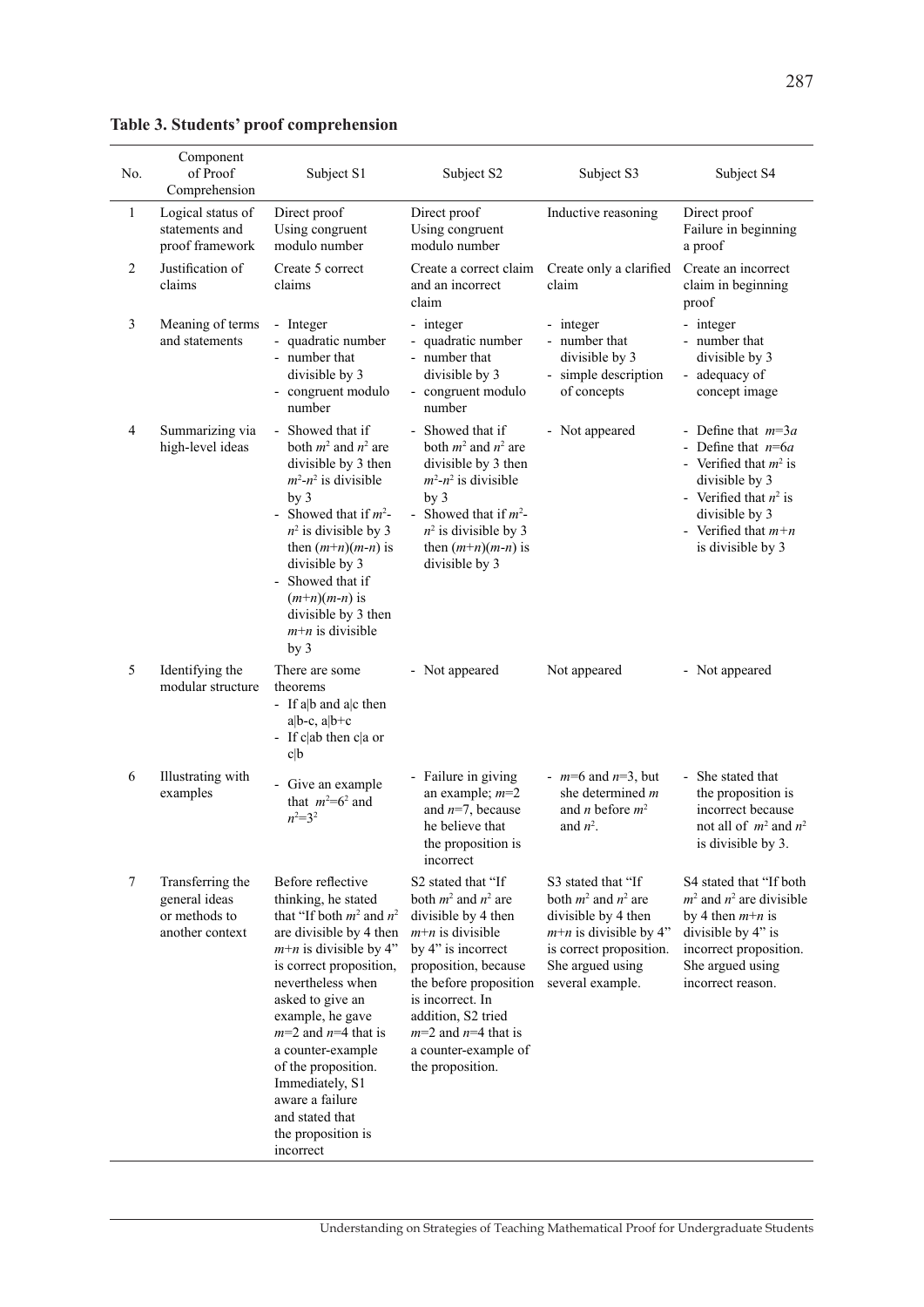is different. Furthermore, the different proof comprehension influences a learning strategy for students in order to afford a mathematics proving.

## **Characteristics of Proof Comprehension and Appropriate Learning in Quadrant I**

Subject S1 has solved the proving task. He knew how to begin the proof. And also, he could connect it to appropriate mathematical concepts well. According to Table 3, Subject S1 could construct a proof in thought-experiment level (Balacheff, 1988;Varghese, 2011) and thought level 2 (Van Dormolen, 1977). This level encouraged student to construct a proof using definition and rigorous logics (Weber, 2004), and also using deductive reasoning and symbolic. Therefore, according to the three worlds, the thinking process of S1 is in axiomatic-symbolic development (Tall, 2010).

According to Table 1 above, characteristics of proof comprehension is a complete comprehension. It indicated that both a local proof comprehension (component 1-3) and a holistic proof comprehension (component 4-7) are complete. Therefore, Subject S1 was able to construct proof correctly. According to Polya (Meel, 2003), this student's understanding is at intuitive level. It showed that in his mind, there are three worlds of knowledge in mathematical understanding, i.e.: applications, meanings, and logical relationship (Lehman, 1977). Meanwhile, following Skemp's understanding, Subject S1 has a relational understanding. And so, type of understanding of the subject is inventing layer (Pirie & Kieren, 1989). Therefore, proof comprehension in this subject is called completed comprehension.

According to students' characteristics in this quadrant, we suggest that all learning strategy is appropriate for students in the quadrant. Mathematics is not only a subject to be learned and taught, but it is to be produced. However, with hermeneutics, it would be easy to develop our own idea and produce mathematics. Thus, some appropriate learning strategies for students in this quadrant are hermeneutics approach. This was the best opportunity for students to learn from the pioneers how to develop a new idea and create something new. Only with hermeneutics, teaching and learning mathematics and also research in mathematics could be flourishing and fruitful (Djauhari, 2015).

## **Characteristics of Proof Comprehension and Appropriate Learning in Quadrant II**

Subject S2 knew how to begin the proof, but he failed in connecting mathematical concept. According to Table 3, Subject S2 could construct a proof in thought-experiment level (Balacheff, 1988;Varghese, 2011) and thought level 2 (Van Dormolen, 1977). This level encouraged student to construct a proof using definition and rigorous logics and also using deductive reasoning and symbolic.

According to Moore, Subject S2 has difficulty in understanding a concept, so his concept image is not enough for constructing a proof (Moore, 1994). Following Gibson's suggestion, Subject S3 has some difficulties in conceptual understanding, proof techniques and strategies. According to Weber (2004) opinion's, S2's difficulties included their misunderstanding of a theorem or a concept and misapplying it and his inadequate conception knowledge about mathematical proof. Thus, Subject S2's fault is in connecting mathematical concept.

According to Table 1 above, characteristics of proof comprehension is an uncompleted comprehension. It indicated that both a local proof comprehension (component 1-3) and a holistic proof comprehension (component 4-7) are incomplete. According to Polya (Meel, 2003), this student's understanding is at rational level. Meanwhile, following Skemp's understanding, type of understanding of Subject S2 is a relational understanding (Skemp, 1978). Whereas, another suggestion stated that type of understanding of the subject is layer observing (Pirie & Kieren, 1989). Therefore, proof comprehension in this subject is called uncompleted comprehension.

We suggest that one of appropriate leaning for this quadrant is using the two-column form method. This method can play a dual role, so student can connect some mathematical concept easily. While in many cases teachers do use the form in a way that limits students ability to think flexibly when formulating an argument, in other cases teachers can use the form in a way that enables greater flexibility in reasoning and proving (Weiss, Herbst, & Chen, 2009).

Besides, students' characteristic is weak validation skill. It indicated that proof comprehension component of "transferring the general ideas or methods to another context" is a wrong validation. Finally, the students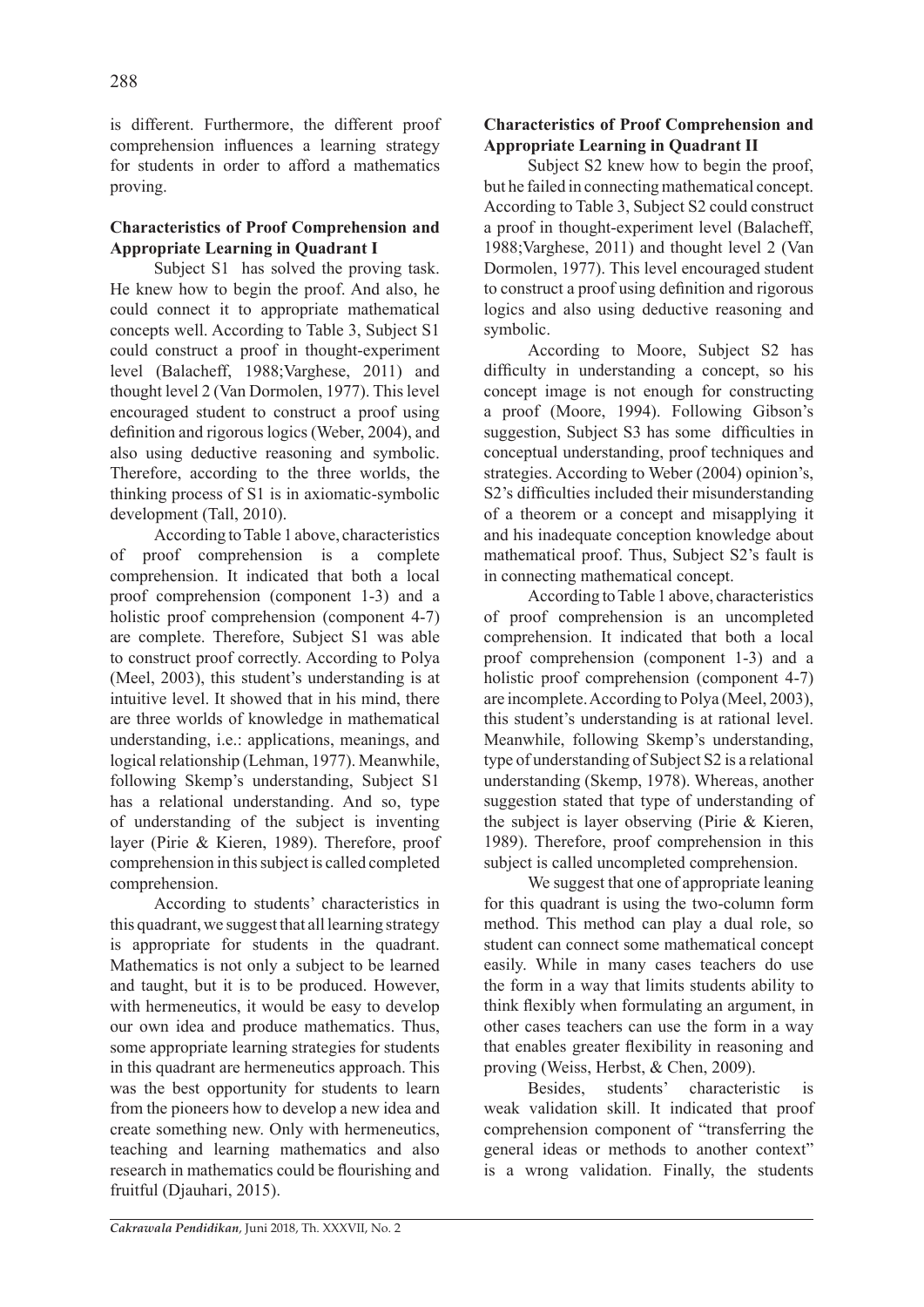may not be able to distinguish proofs from supplementary or explanatory and so may not be able to distinguish proofs from supplementary or explanatory comments. It might be good to present material in a way that makes these comments. For example, explanations of definitions, illustrations of relevant concepts, cautionary remarks, and even remarks of proofs, except those needed to organize their linear presentation and help readers with validation, might best be treated as annotations. This might simultaneously provide prototypical examples for enhancing students' conceptions of proof and also encourage them to validate proofs carefully (Selden & Selden, 1995).

## **Characteristics of Proof Comprehension and Appropriate Learning in Quadrant III**

Subject S3 didn't know how to begin the proof. According to Table 3, Subject S3 could construct a proof in naïve-empirism level (Balacheff, 1988;Varghese, 2011) and ground level (Van Dormolen, 1977). This level encourage student to construct a proof using inductive reasoning. Therefore, according to Tall, the thinking process of S3 is in embodiment world (Tall, 2010).

According to Moore, Subject S3 has difficulty in understanding a concept, so his concept image is not enough for constructing a proof. Subject S3 has a misunderstanding a theorem or a concept and misapplying it (Moore, 1994). Subject S3 has a difficulty to think deductive reasoning (Recio & Godino, 2001). And so, these difficulties encourage her to construct a proof using inductive reasoning.

According to Table 1 above, characteristics of proof comprehension is uncompleted comprehension. It indicated that both a local proof comprehension (component 1-3) and a holistic proof comprehension (component 4-7) are incomplete. According to Polya (Meel, 2003), this student's understanding is at inductive level. Meanwhile, following Skemp's term, type of understanding of Subject S1 is instrumental understanding (Skemp, 1978). Whereas, another suggestion stated that type of understanding of the subject is layer image having (Pirie & Kieren, 1989). Therefore, the proof comprehension in this subject is called uncompleted comprehension.

The students' characteristics have no proof-structure, and also have a little conceptual

understanding. One of learning strategies for this quadrant is asking a generate example. Many mathematics education researchers have suggested that asking learners to generate examples of mathematical concepts is an effective way of learning about novel concept (Iannone et al., 2011).

Of course, the students need assistance to refine a proof-structure and conceptual understanding about proposition. Another method is learning using worked-example (Retnowati, Ayres, & Sweller, 2010; Margulieux & Catrambone, 2016; McLaren, Van Gog, Ganoe, Karabinos, & Yaron, 2016)and what kind of assistance to provide, is a much-debated problem in research on learning and instruction. This study presents two multi-session classroom experiments in the domain of chemistry, comparing the effectiveness and efficiency of three high-assistance (worked examples, tutored problems, and erroneous examples. Weber stated that proving is a problem solving activity (Weber, 2005). According to Retnowati et al. that students could understand the material more easily using worked examples than when solving problems. And also, Margulieux and Catrambone stated that worked-example as guided instruction is important for novices because it helps them to organize and use new information more effectively. The students who are unable to construct a formal proof are novice students. Worked-example is example how to proving a proposition, and involved arguments in every step. Worked-example can refine students' knowledge, 1) how to begin a proof, 2) how to understand about end of proof, 3) how to give argumentation for each step, and 4) how to select mathematical concept needed. Point 1) and 2) related to refine proof-structure, in addition point 3) and 4) related to refine a conceptualunderstanding. Therefore, we suggest that the proving process will be generated through this method.

## **Characteristics of Proof Comprehension and Appropriate Learning in Quadrant IV**

Subject S4 didn't know how to begin the proof, so she failed in beginning a proof. According to Table 3, Subject S4 could construct a proof in thought-experiment level (Balacheff, 1988;Varghese, 2011) and thought level 2 (Van Dormolen, 1977). This level encourage student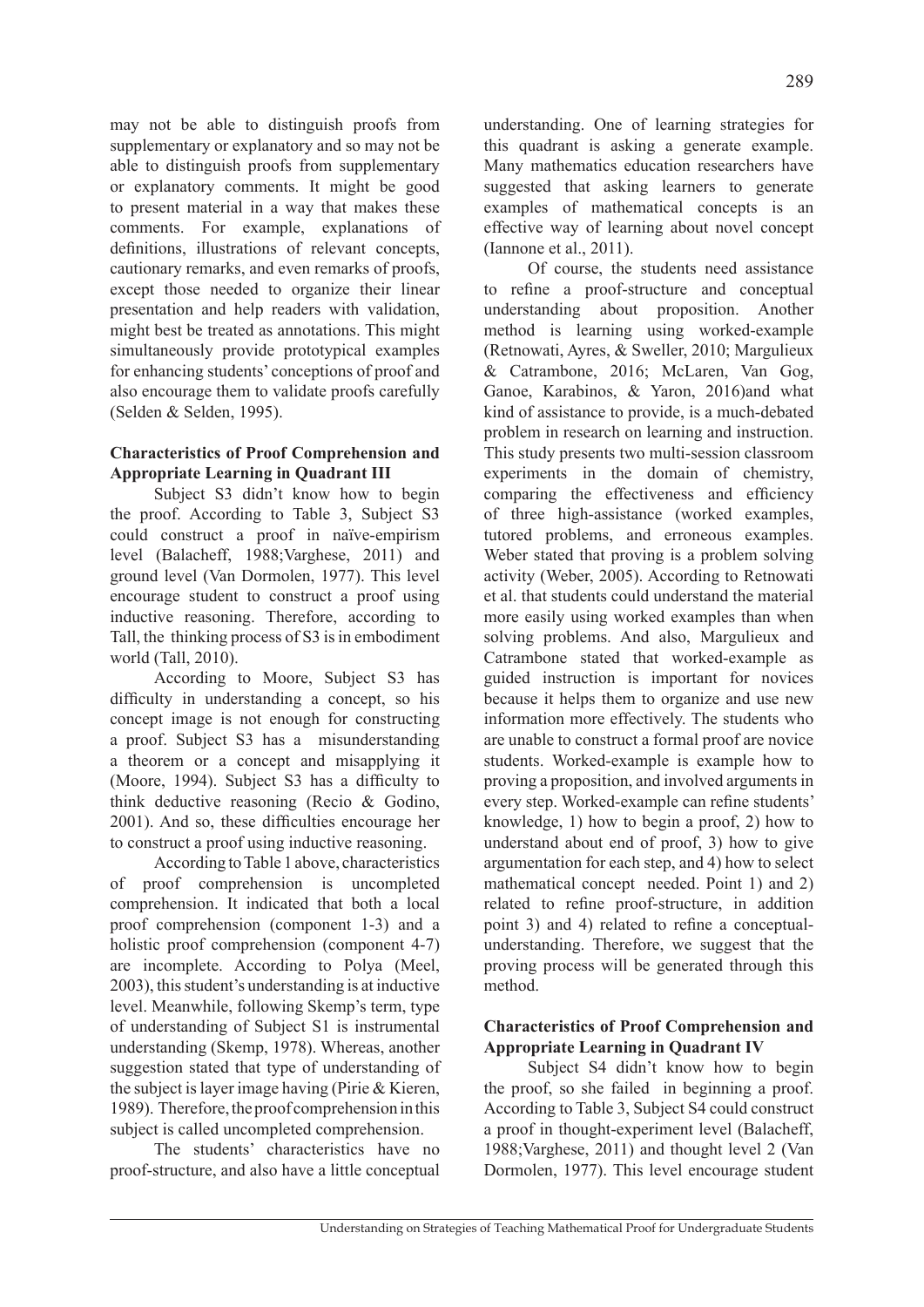to construct a proof using definition and also using deductive reasoning. Therefore, according to Tall, the thinking process of S4 is in axiomaticsymbolic development (Tall, 2010).

According to Moore, Subject S4 did not know how to use definitions to obtain the overall structure of proofs (Moore, 1994). Following Gibson's suggestion, Subject S4 has difficulties in conceptual understanding and proof techniques and strategies. According to (Weber, 2004) Weber's opinion, S4' difficulties included their misunderstanding of a theorem or a concept and misapplying it and his inadequate conception knowledge about mathematical proof. Therefore, Subject S4 failed in beginning a proof.

According to Table 1 above, characteristics of proof comprehension is uncompleted comprehension. It indicated that both a local proof comprehension (component 1-3) and a holistic proof comprehension (component 4-7) are incomplete. According to Polya(Meel, 2003), student's understanding is at rational level. Meanwhile, following Skemp's term, type of understanding of Subject S1 is relational understanding. Whereas, following other theory about understanding stated that type of understanding of the subject is formalizing layer (Pirie & Kieren, 1989). Therefore, proof comprehension in this subject is called uncompleted comprehension.

The students' characteristics have no proofstructure, so that she/he failed in beginning a proof. One of learning strategies for this quadrant is structural method. Among attempts to improve students' proof comprehension in constructing a proof, one can distinguish two broad approaches: (a) changing the presentation of the proof and (b) changing the way a student engages with it (Leron, 1983). The aim of changing the presentation is to make it easier in understanding proof-structure. A structured proof is arranged in levels, with the main ideas and approach given at the top level and subsequent levels giving details and justifications of each of the steps in the preceding levels.

When the presentation is changed, explanations must be provided by the instructor. The explanations can help students who construct incorrect-proof to understand how constructing correct-proof. In terms of Mejía-Ramos et al.'s framework, a structured proof is designed to facilitate understanding higher-level ideas and identifying modular structure, though it does so at the expense of separating some claims from their supporting data and warrant. These changes are reflected in empirical research on the efficacy of structured proofs. Fuller et al. found that, compared to those who read a traditional proof, students who read structured proofs were more successful at summarizing the key ideas of the proof (Fuller et al., 2011). These way can help students who are in Quadrant-IV.

## **CONCLUSION**

We develop a quadrant model to describe students' classification of proof production. Characteristics of students' proof comprehension in first quadrant are completed comprehension. According to students' characteristics in this quadrant, we suggest that all learning strategies are appropriate for students in the quadrant. Nevertheless, we suggest that appropriate learning strategy for students in this quadrant is a hermeneutics approach. Characteristics of students' proof comprehension in second quadrant are uncompleted comprehension, especially in connecting mathematical concepts and validation skill. We suggest that one appropriate leaning for second quadrant is using the two-column form method. This method can play a dual role, so a student can enable greater flexibility in reasoning and proving.

Characteristics of students' proof comprehension in third quadrant are uncompleted comprehension, especially the difficulty to generate deductive reasoning. The students' characteristics have no proof-structure, and also have a little conceptual understanding. One of learning strategies for this quadrant is asking to generate example and learning using worked-example. Many mathematics education researchers have suggested that asking learners to generate examples of mathematical concepts is an effective way of learning about novel concept. Characteristics of students' proof comprehension in fourth quadrant are uncompleted comprehension, especially in beginning a proof. The students' characteristics have no proof-structure, so that she/he failed in beginning a proof. One of learning strategies for this quadrant is structural method.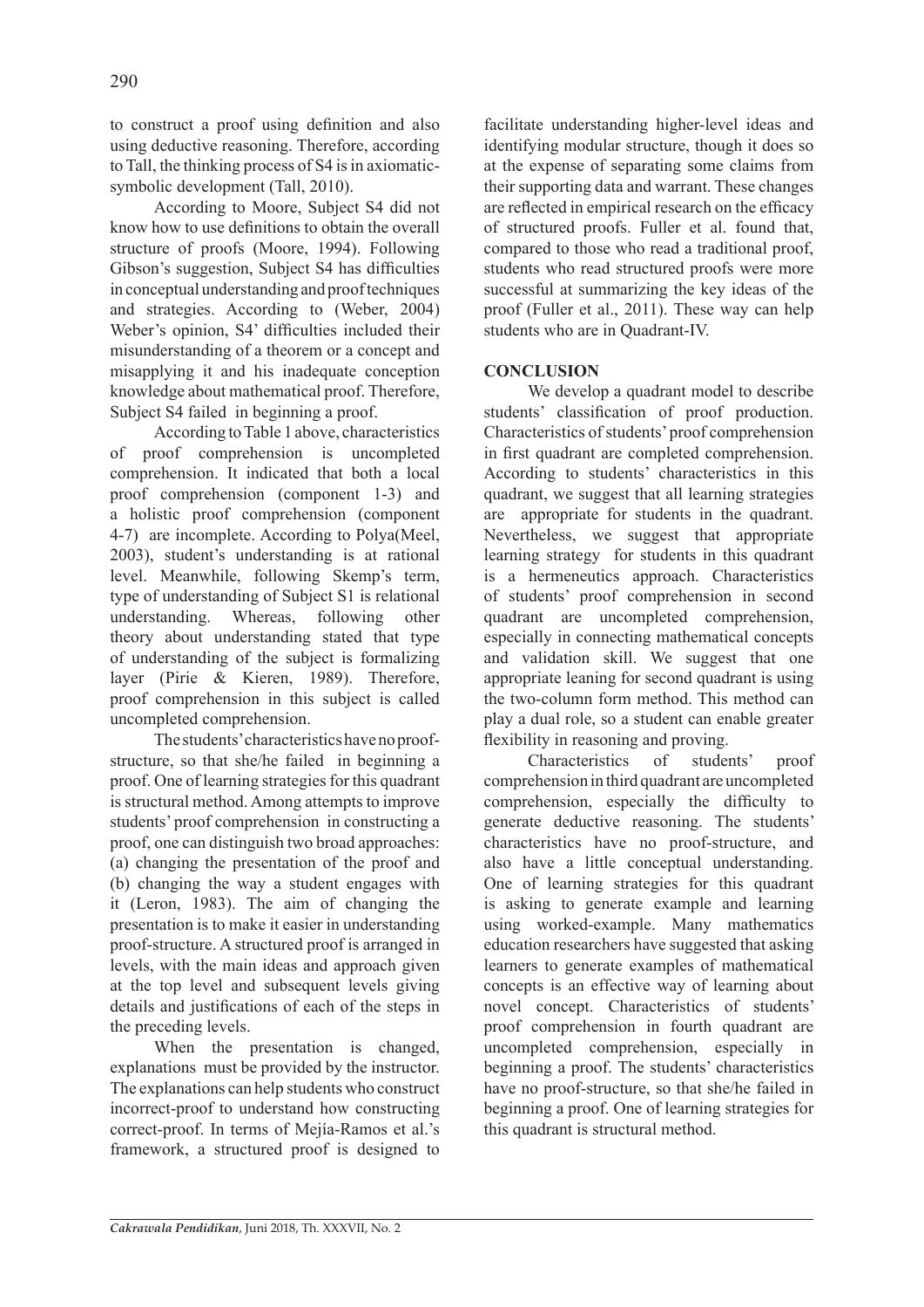### **REFERENCES**

- Andrew, L. 2009. Creating a proof error evaluation tool for use in the grading of student-generated "Proofs." *PRIMUS: Problems, Resources, and Issues in Mathematics Undergraduate Studies*, *19*(5), 447–462. https://doi. org/10.1080/10511970701765070
- Baker, D., & Campbell, C. 2004. Fostering The Development of Mathematical Thinking: Observations from a Proofs Course. *PRIMUS: Problems, Resources, and Issues in Mathematics Undergraduate Studies*, *14*(4), 345–353. https://doi. org/10.1080/10511970408984098
- Balacheff, N. 1988. Aspects of Proof in Pupils' Practice os School Mathematics. *Mathematics, Teacher and Children*, 216– 235.
- Djauhari, M. A. 2015. Hermeneutics in teaching and learning mathematics: Revitalising mathematics education. *ASM Science Journal*, *9*(2), 1–8.
- Fadillah, S., & Jamilah. 2016. Pengembangan Bahan Ajar Struktur Aljabar Untuk Meningkatkan Kemampuan Pembuktian Matematis Mahasiswa. *Jurnal Cakrawala Pendidikan*, *1*, 106–113.
- Fuller, E., Mejía-Ramos, J. P., Weber, K., Samkoff, A., Rhoads, K., Doongaji, D., & Lew, K. 2011. No TitleComprehending Leron's structured proofs. In S. Larsen, K. Marrongelle, & M. Oehrtman (Eds.), *Proceedings of the 15th Annual Conference on Research in Undergraduate Mathematics Education* (pp. 84–102).
- Iannone, P., Inglis, M., Mejía-Ramos, J. P., Simpson, A., & Weber, K. 2011. Does generating examples aid proof production? *Educational Studies in Mathematics*, *77*(1), 1–14. https://doi.org/10.1007/ sl0649-01
- Larsen, S., & Zandieh, M. 2008. Proofs and refutations in the undergraduate mathematics classroom. *Educational*

*Studies in Mathematics*, *67*(3), 205–216. https://doi.org/10.1007/s10649-007- 9106-0

- Lee, K. S. 2016. Students' proof schemes for mathematical proving and disproving of propositions. *Journal of Mathematical Behavior*, *41*, 26–44. https://doi. org/10.1016/j.jmathb.2015.11.005
- Lehman, H. 1977. On Understanding Mathematics, *27*(2), 111–119.
- Leron, U. 1983. Structuring Mathematical Proofs. *The American Mathematical Monthly*, *90*(3), 174–185. https://doi. org/10.2307/2975544
- Margulieux, L. E., & Catrambone, R. 2016. Improving problem solving with subgoal labels in expository text and worked examples. *Learning and Instruction*, *42*, 58–71. https://doi.org/10.1016/j. learninstruc.2015.12.002
- McLaren, B. M., Van Gog, T., Ganoe, C., Karabinos, M., & Yaron, D. 2016. The efficiency of worked examples compared to erroneous examples, tutored problem solving, and problem solving in computerbased learning environments. *Computers in Human Behavior*, *55*, 87–99. https:// doi.org/10.1016/j.chb.2015.08.038
- Meel, D. 2003. Models and Theories of Mathematical Understanding : Comparing Pirie and Kieren's Model of Growth of Mathematical Understanding and APOS Theory. *CBMS Issue in Mathematics Education American Mathematical Society*, *12*.
- Mejia-Ramos, J. P., Fuller, E., Weber, K., Rhoads, K., & Samkoff, A. 2012. An assessment model for proof comprehension in undergraduate mathematics. *Educational Studies in Mathematics*, *79*, 3–18. https:// doi.org/10.1007/s10649-011-9349-7
- Moore, R. C. 1994. Making the transition to formal proof\*. *Educational Studies in Mathematics*, *27*, 249–266.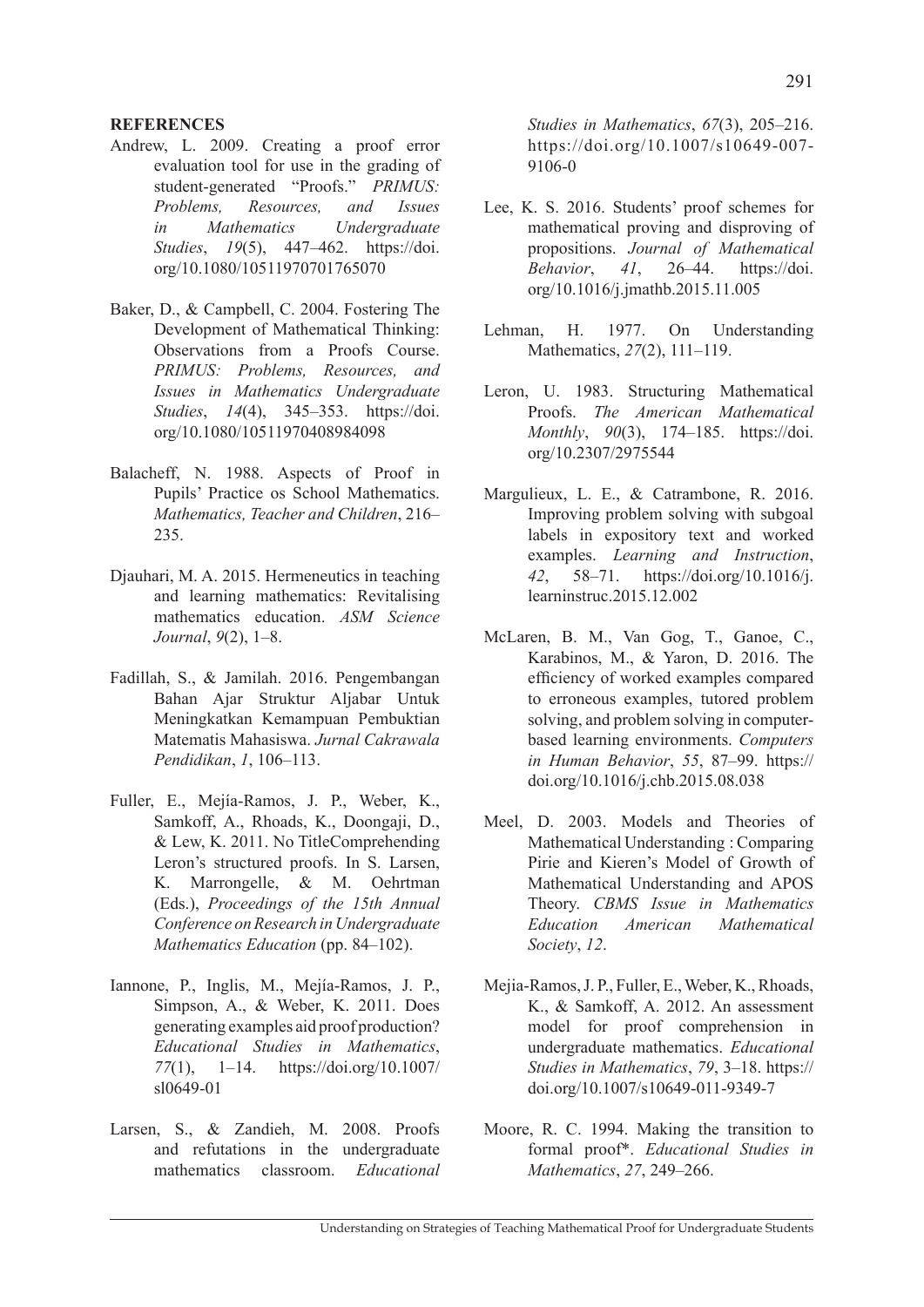- Pirie, S., & Kieren, T. 1989. A Recursive Theory of Mathematical Understanding. *For the Learning of Mathematics*, *9*(3), 7–11. https://doi.org/10.2307/40248156
- Recio, A. M., & Godino, J. D. 2001. Institutional and personal meanings of mathematical proof. *Educational Studies in Mathematics*, *48*, 83–99. https://doi.org/10.1017/ CBO9781107415324.004
- Retnowati, E., Ayres, P., & Sweller, J. 2010. Worked example effects in individual and group work settings. *Educational Psychology*, *30*(3), 349–367. https://doi. org/10.1080/01443411003659960
- Selden, A., & Selden, J. 2003. Validations of proofs considered as texts: Can undergraduates tell whether an argument proves a theorem? *Journal for Research in Mathematics Education*, *34*(1), 4–36. https://doi.org/10.2307/30034698
- Selden, J., & Selden, A. 1995. Unpacking the Logic of Mathematical Statements. *Educational Studies in Mathematics*, *29*(2), 123–151.
- Skemp, R. R. 1978. Relational Understanding and Instrumental Understanding. *The Arithmetic Teacher*, *26*(3), 9–15. https://doi. org/10.1017/CBO9781107415324.004
- Sowder, L., & Harel, G. 2003. Case studies of mathematics majors' proof understanding, production, and appreciation. *Canadian Journal of Science, Mathematics and Technology Education*, *3*(January 2015), 251–267. https://doi. org/10.1080/14926150309556563
- Stylianides, G. J., & Stylianides, A. J. 2009. Facilitating the Transition from Empirical Arguments to Proof. *Journal for Research in Mathematics Education*, *40*(3), 314– 352. https://doi.org/10.2307/40539339
- Syamsuri, Purwanto, Subanji, & Irawati, S. 2016. Characterization of students formal-proof construction in mathematics learning. *Communications in Science and Technology*, *1*(2), 42–50.
- Syamsuri, Purwanto, Subanji, & Irawati, S. 2017. Using APOS Theory Framework : Why Did Students Unable to Construct a Formal Proof? *International Journal on Emerging Mathematics Education*, *1*(2), 135–146.
- Syamsuri, & Santosa, C. 2017. Karakteristik pemahaman mahasiswa dalam mengonstruksi bukti matematis. *Jurnal Review Pembelajaran Matematika*, *2*(2), 131–143. https://doi.org/https://doi. org/10.15642/jrpm.2017.2.2.131-143
- Tall, D. 2010. Perception, Operations and Proof in Undergraduate Mathematics. *Community for Undergraduate Mathematics Sciences Newsletter University of Auckland*, pp. 21–28.
- Tall, D., Yevdokimov, O., Koichu, B., Whiteley, W., Kondrieteva, M., & Cheng, Y. H. 2012. Cognitive Development of Proof. In G. Hanna & M. De Villiers (Eds.), *Proof and proving in mathematics education, The 19th ICMI Study* (pp. 13–49). New York: Springer. https://doi.org/10.1007/978-94- 007-2129-6
- Van Dormolen, J. 1977. Learning to Understand What Giving a Proof Really Means. *Educational Studies in Mathematics*, *8*(1), 27–34.
- Varghese, T. 2011. Balacheff ' s 1988 Taxonomy of Mathematical Proofs. *Eurasia Journal of Mathematics, Science & Technology Education*, *7*(3), 181–192.
- Weber, K. 2001. Student Difficulty in Constructing Proofs: The Need for Strategic Knowledge. *Educational Studies in Mathematics*, *48*(1), 101–119.
- Weber, K. 2004. A framework for describing the processes that undergraduates use to construct proofs. In *Proceedings of the Annual Meeting of the North American Chapter of the International Group for the Psychology of Mathematics Education* (Vol. 4, pp. 425–432).